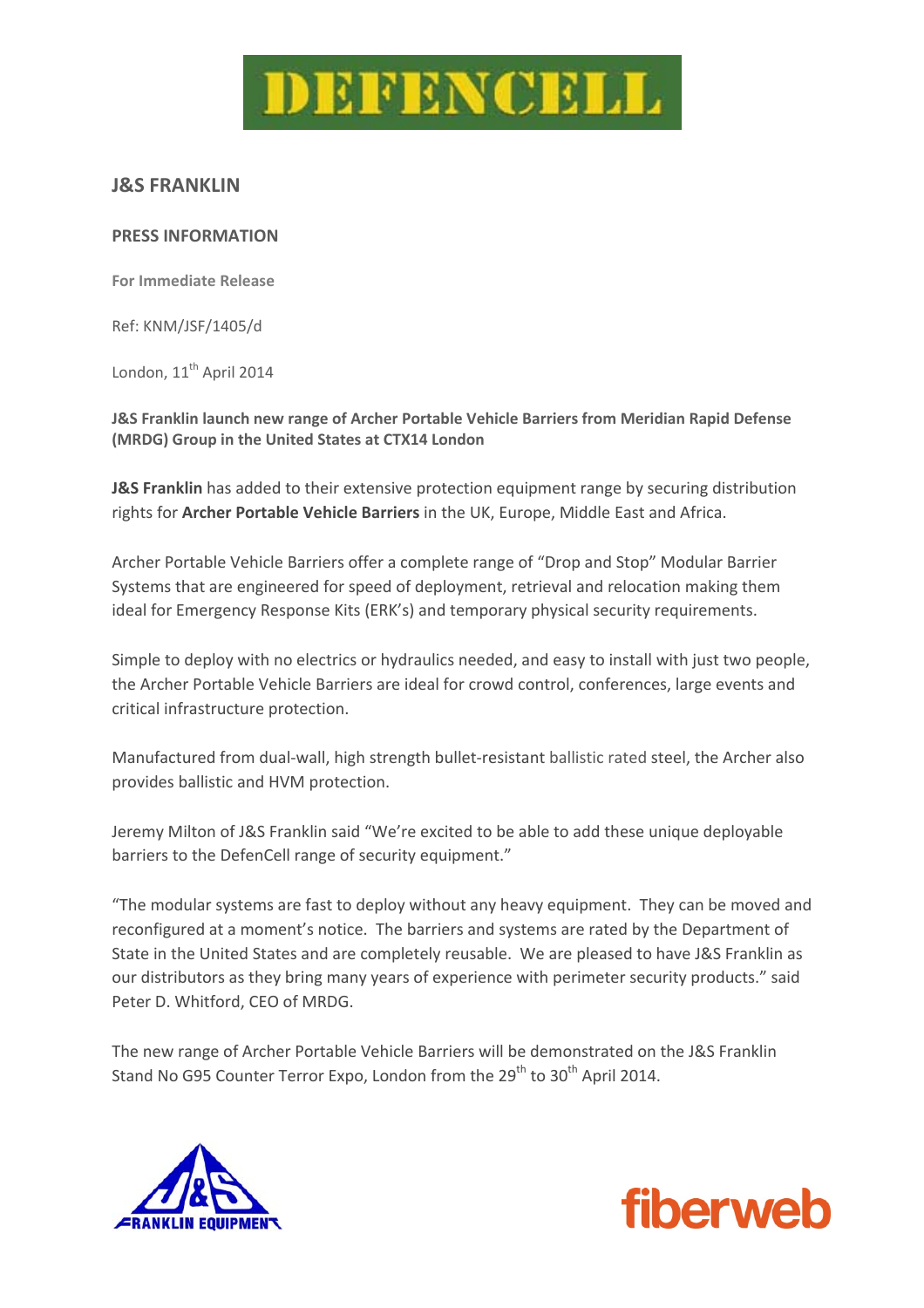

#### **Archer Beam Gate**

A rapidly deployable beam gate that is ideal for high traffic entranceways and perimeter security.

## **Archer 500 Anti‐Vehicle Barrier**

A flexible rapid solution for crowd control, traffic flow and vehicle incursions.

## **Archer 750 Anti‐Vehicle Barrier**

A modularly designed anti‐vehicle barrier that provides rapid deployment and installation on a variety of surfaces for protection of facilities, roadways and personnel.

## **Archer 1000 Anti‐Vehicle Barrier System**

A rapidly deployable anti-vehicle barrier system, which is two-person installable without the use of heavy equipment. (Full US Dept of State K4 III Anti-ram certified)

## **Archer 1200 Anti‐Vehicle Barrier**

A rapidly deployable unanchored "drop‐and‐stop" barrier for deployment on roadways and hard surfaces

For further information or to arrange a demonstration, please contact Jeremy Milton.

Images are available of the Archer Range upon request.

#### **Editors Notes**

**J&S Franklin Ltd** was founded in 1946, and remains a compact family‐run business, with offices in UK, USA, Middle and Far East , offering a wide range of military and security equipment to the British Ministry of Defence, and many overseas Governments, International Relief Agencies and the United Nations.

J&S Franklin offers a complete "turnkey" service, combining rapid response, confidentiality and experience to provide economical and effective solutions, on a global basis.

For further information, please contact: Jeremy Milton **J&S Franklin Limited**  Tel: +44 (0)20 7836 5746 Mobile: +44 (0)7770 923663 Email: Jeremy@franklin.co.uk

Tony Kingham **KNM Media Limited**